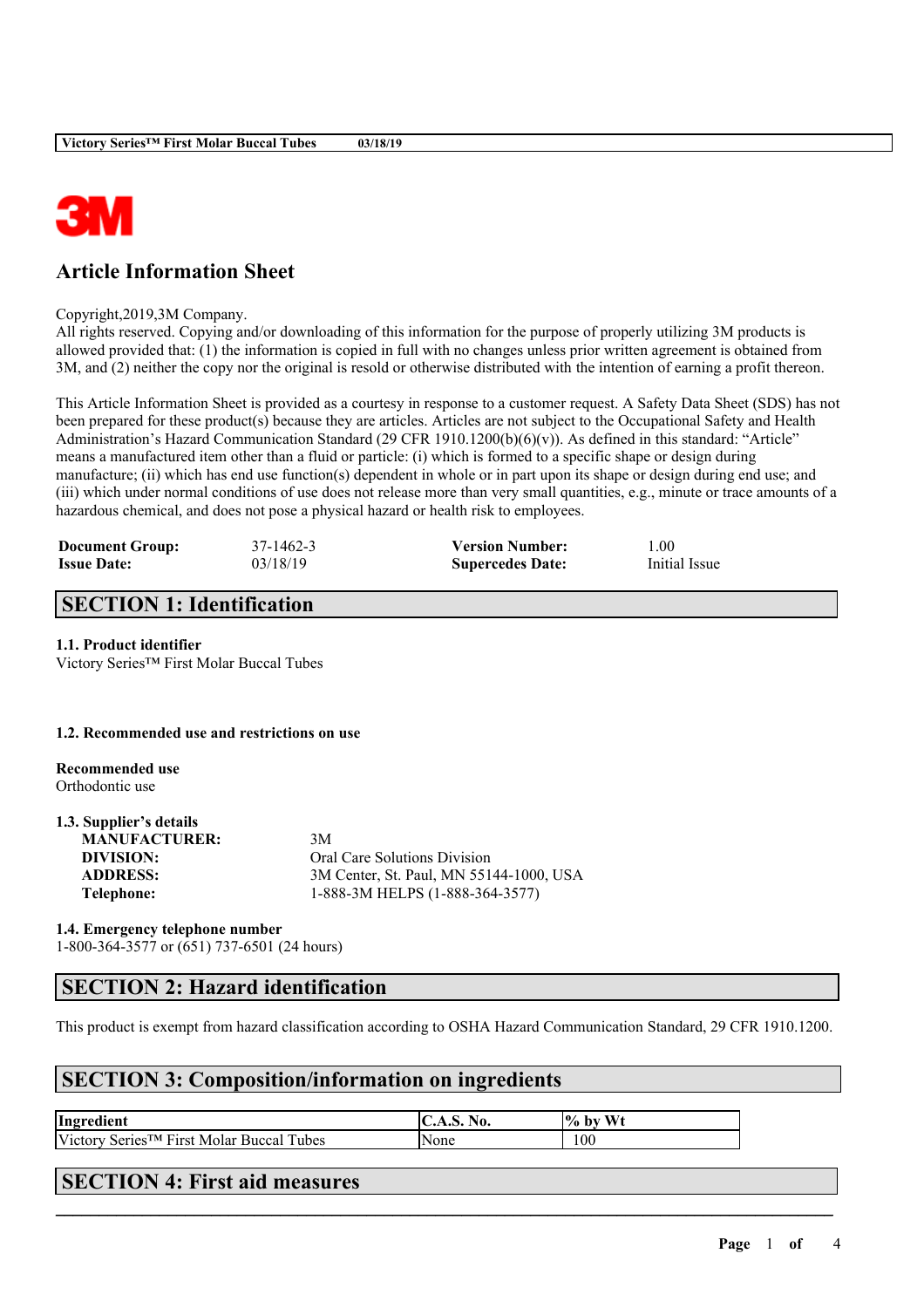#### **4.1. Description of first aid measures**

**Inhalation:** No need for first aid is anticipated.

**Skin Contact:** No need for first aid is anticipated.

**Eye Contact:** No need for first aid is anticipated.

**If Swallowed:** No need for first aid is anticipated.

### **SECTION 5: Fire-fighting measures**

In case of fire: Use a fire fighting agent suitable for ordinary combustible material such as water or foam.

## **SECTION 6: Accidental release measures**

**6.1. Personal precautions, protective equipment and emergency procedures** Not applicable.

#### **6.2. Environmental precautions**

Not applicable.

### **6.3. Methods and material for containment and cleaning up**

Not applicable.

## **SECTION 7: Handling and storage**

### **7.1. Precautions for safe handling**

This product is considered to be an article which does not release or otherwise result in exposure to a hazardous chemical under normal use conditions.

#### **7.2. Conditions for safe storage including any incompatibilities**

No special storage requirements.

### **SECTION 8: Exposure controls/personal protection**

This product is considered to be an article which does not release or otherwise result in exposure to a hazardous chemical under normal use conditions. No engineering controls or personal protective equipment (PPE) are necessary.

 $\mathcal{L}_\mathcal{L} = \mathcal{L}_\mathcal{L} = \mathcal{L}_\mathcal{L} = \mathcal{L}_\mathcal{L} = \mathcal{L}_\mathcal{L} = \mathcal{L}_\mathcal{L} = \mathcal{L}_\mathcal{L} = \mathcal{L}_\mathcal{L} = \mathcal{L}_\mathcal{L} = \mathcal{L}_\mathcal{L} = \mathcal{L}_\mathcal{L} = \mathcal{L}_\mathcal{L} = \mathcal{L}_\mathcal{L} = \mathcal{L}_\mathcal{L} = \mathcal{L}_\mathcal{L} = \mathcal{L}_\mathcal{L} = \mathcal{L}_\mathcal{L}$ 

### **SECTION 9: Physical and chemical properties**

### **9.1. Information on basic physical and chemical properties**

| Solid          |
|----------------|
|                |
| Not Applicable |
| Not Applicable |
| Not Applicable |
|                |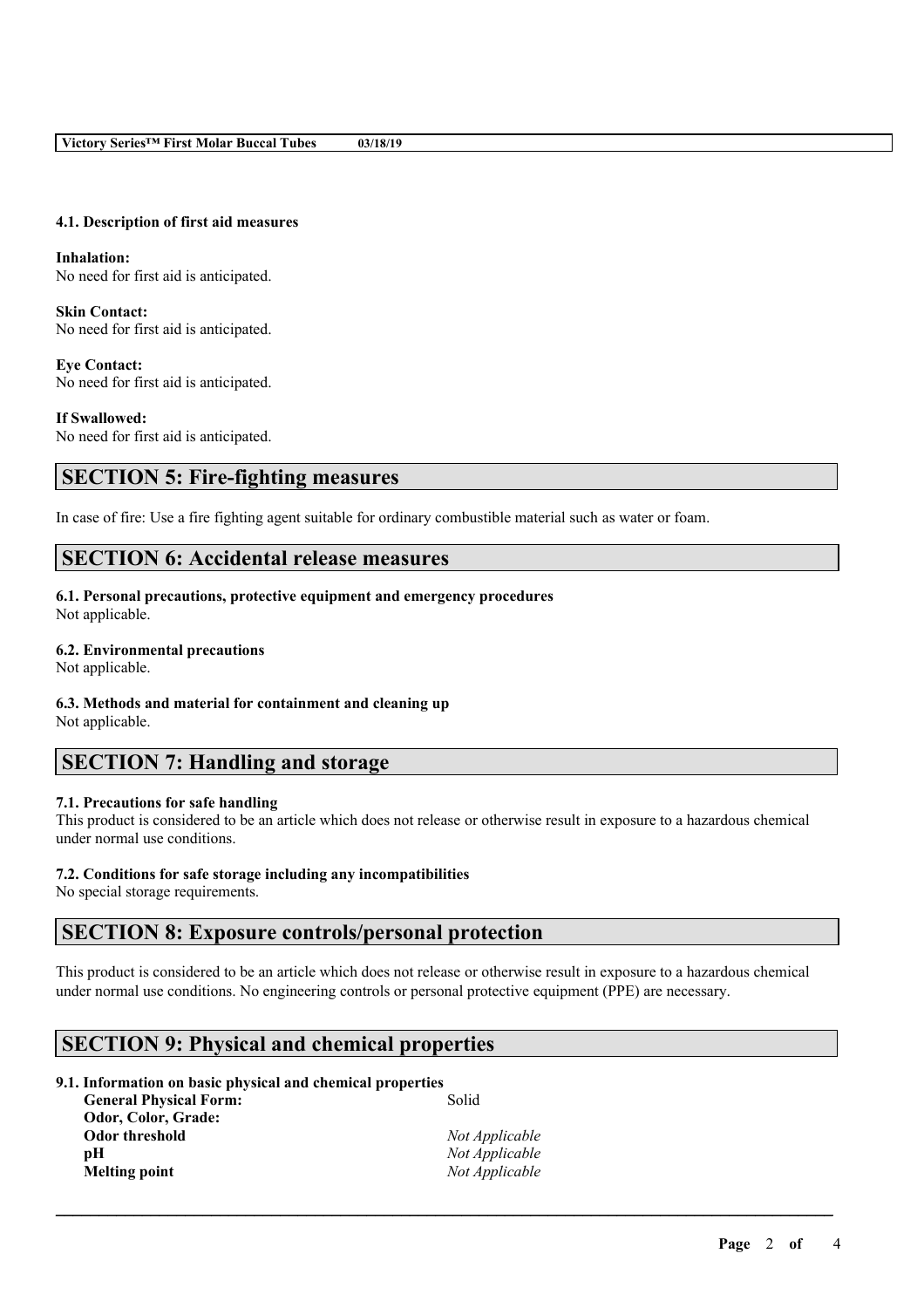| <b>Boiling Point</b>                   | Not Applicable    |
|----------------------------------------|-------------------|
| <b>Flash Point</b>                     | Not Applicable    |
| <b>Evaporation rate</b>                | Not Applicable    |
| <b>Flammability (solid, gas)</b>       | Not Available     |
| <b>Flammable Limits(LEL)</b>           | Not Applicable    |
| <b>Flammable Limits(UEL)</b>           | Not Applicable    |
| <b>Vapor Pressure</b>                  | Not Applicable    |
| <b>Vapor Density</b>                   | Not Applicable    |
| <b>Density</b>                         | Not Applicable    |
| <b>Specific Gravity</b>                | No Data Available |
| Solubility In Water                    | Not Applicable    |
| Solubility- non-water                  | Not Applicable    |
| Partition coefficient: n-octanol/water | Not Applicable    |
| <b>Autoignition temperature</b>        | Not Applicable    |
| <b>Decomposition temperature</b>       | Not Applicable    |
| Viscositv                              | Not Applicable    |
|                                        |                   |

# **SECTION 10: Stability and reactivity**

This material is considered to be non reactive under normal use conditions.

# **SECTION 11: Toxicological information**

#### **Inhalation:**

No health effects are expected

**Skin Contact:** No health effects are expected

**Eye Contact:** No health effects are expected

**Ingestion:** No health effects are expected

#### **Additional Information:**

This product, when used under reasonable conditions and in accordance with the directions for use, should not present a health hazard. However, use or processing of the product in a manner not in accordance with the product's directions for use may affect the performance of the product and may present potential health and safety hazards.

# **SECTION 12: Ecological information**

This article is expected to present a low environmental risk either because use and disposal are unlikely to result in a significant release of components to the environment or because those components that may be released are expected to have insignificant environmental impact.

 $\mathcal{L}_\mathcal{L} = \mathcal{L}_\mathcal{L} = \mathcal{L}_\mathcal{L} = \mathcal{L}_\mathcal{L} = \mathcal{L}_\mathcal{L} = \mathcal{L}_\mathcal{L} = \mathcal{L}_\mathcal{L} = \mathcal{L}_\mathcal{L} = \mathcal{L}_\mathcal{L} = \mathcal{L}_\mathcal{L} = \mathcal{L}_\mathcal{L} = \mathcal{L}_\mathcal{L} = \mathcal{L}_\mathcal{L} = \mathcal{L}_\mathcal{L} = \mathcal{L}_\mathcal{L} = \mathcal{L}_\mathcal{L} = \mathcal{L}_\mathcal{L}$ 

# **SECTION 13: Disposal considerations**

Dispose of contents/container in accordance with the local/regional/national/international regulations.

# **SECTION 14: Transport Information**